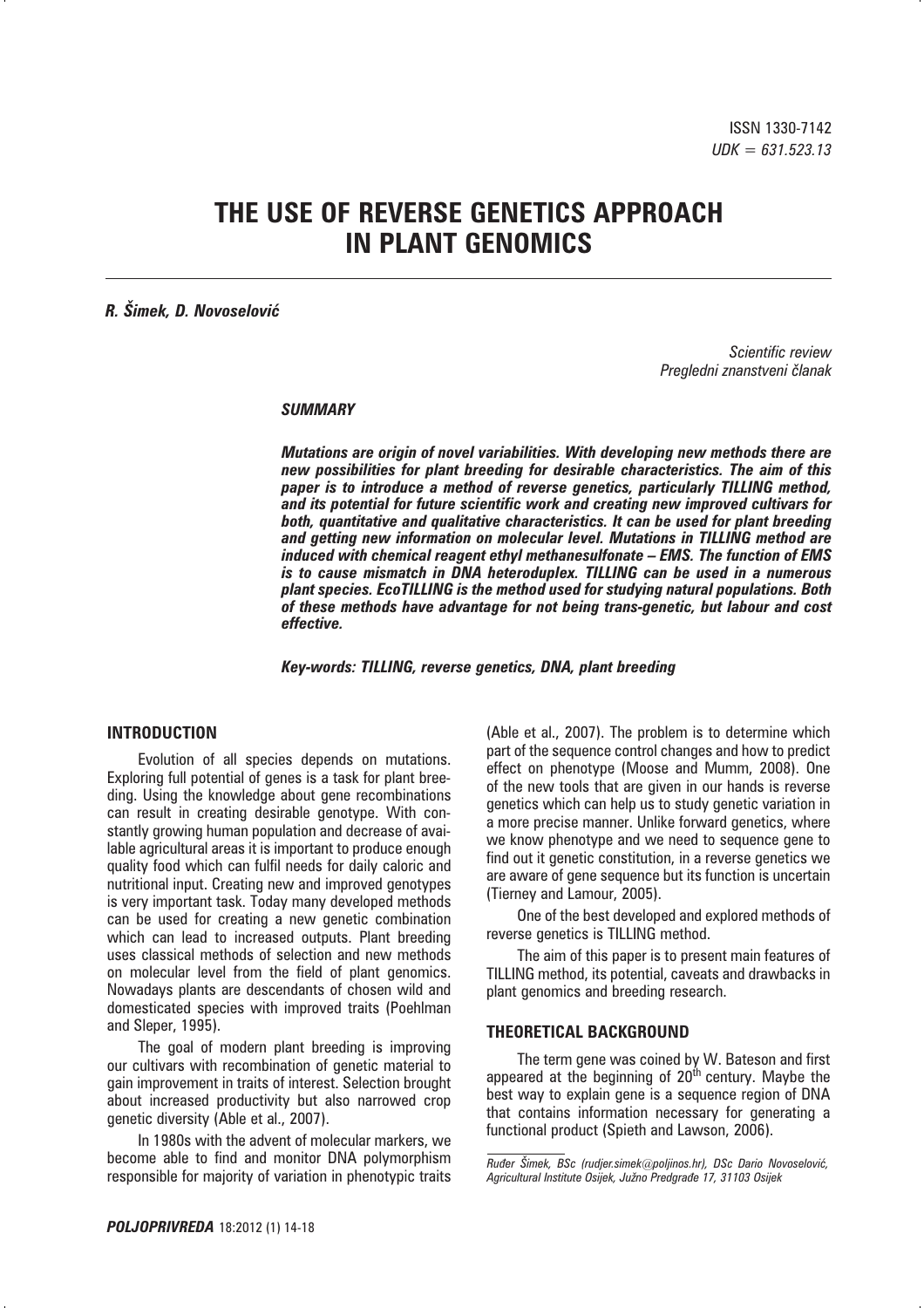The DNA sequence participates in the process of protein synthesis. This process is usually divided in two stages. The first one is transcription and the second is translation. Transcription starts with transcription factors binding to the promoter region or to enhancers. In some cases gene transcription can be initiated by the activity at an upstream locus control region (LCR). After mRNA is being synthesised it will served as a template for making polypeptide chain in the process of translation. By studying the DNA sequence we can find out their function at phenotypic level. This is the general idea of reverse genetics. The best way to explore what gene action affects is to create small changes in DNA sequence.

Mutations can be created either with insertion or deletion base pairs in DNA sequence. The first is done with inserting a piece of DNA and latter with chemicals (Hardy et al., 2010).

TILLING (Targeting Induced Local Lesions in Genomes) allows us identification of mutation in specific gene. Since mutations give us new features in organisms the discovery of their inducing (Stadler, 1932) was one big step toward the understanding of underlying mechanisms in genetics, especially of higher organisms (McCallum et al., 2000). TILLING method was first used at *Basic Sciences Division, Fred Hutchinson Cancer Research Center, Seattle, Washington* by Claire M. McCallum, Luca Comai, Elizabeth A. Greene and Steven Henikoff in 2000 (McCallum et al., 2000).

The biggest advantage of TILLING method is its capability to identify variation in single base pair (Gilchrist and Haughan, 2005). It allows us to take a closer look in the ATGC sea of billions base pairs.

A TILLING is also closely associated with eco-TILLING. TILLING is based on mutation breeding and reverse genetics whilst ecoTILLING monitor natural diversity and mutations (Backes et al., 2007). With the help of reverse genetics it could be possible to modify specific gene i.e. trait and create the variation needed. This is especially important in plant breeding.

Choosing the best breeding material has been done for years only by observing and measuring its phenotypic values. Today we have opportunity to create plants with single desirable characteristics. These plants are created using transgenic methods. Use of genetically modified organisms in plant breeding is today accepted mainly for maize and soybean. Due to problems with public acceptance and possible scepticism toward genetic transformations, for breeding and research purposes, the principles of reverse genetics are more attractive. All changes are made in the same organism. Mutations are natural and we just observe them and analyze possibilities of their use for improvements.

## **METHODS OF REVERSE GENETICS**

The methods of reverse genetics are:

- a) insertional mutagenesis,
	- b) gene targeting by homologous recombination,
	- c) gene silencing and random chemical modifications of the genome and
	- d) screening (TILLING) (Hardy et al., 2010).

Insertional mutagenesis uses transposones being DNA sequences that can relocate and insert itself from one genomic location to another. The method has been efficient in identifying essential genes for use in animal and plant models (Tierney and Lamour, 2005).

Gene targeting by homologous recombination can be used for gene engineering at specific chromosomal loci. The process is conducted in meiosis with generating crossover exchanges between non-sister chromatids (Hardy et al., 2010).

Gene silencing inhibits expression of a target gene. The process is also known as RNA interference (RNAi). With RNA interference we can analyze phenotype and discover what function of silenced gene is (Tierney and Lamour, 2005).

TILLING method is non-transgenic method which can help us to induce and identify new and existing genetic variation. The advantage of TILLING method is that it is not species specific and can be applied in various organism, as it is in 20 plant species so far (Jankowicz-Cieslak et al., 2011).

TILLING can be used in plant breeding as a source of new mutations. The advantage of the method is that alleles generated by TILLING can be used in selection because mutations are stably inherited (Uauy et al., 2009). The first step is to treat seeds with EMS (ethyl methanesulfonate). EMS is alkylating agent which cause impairing of complementary bases. It alkylates guanine base which then pairs with thymine instead of cytosine (Simsek and Kacar, 2010).

After growing and getting second generation, the next step is PCR reaction. Mutations can be detected by melting and reannealing point. The result of that is heteroduplex DNA with one strand from the mutant and the other from wild-type PCR product (Figure 1). Using specific Cel*I* enzyme mismatch occuring at the point of mutation can be detected, cleaved and then separated by gel electrophoresis (Perry et al., 2003).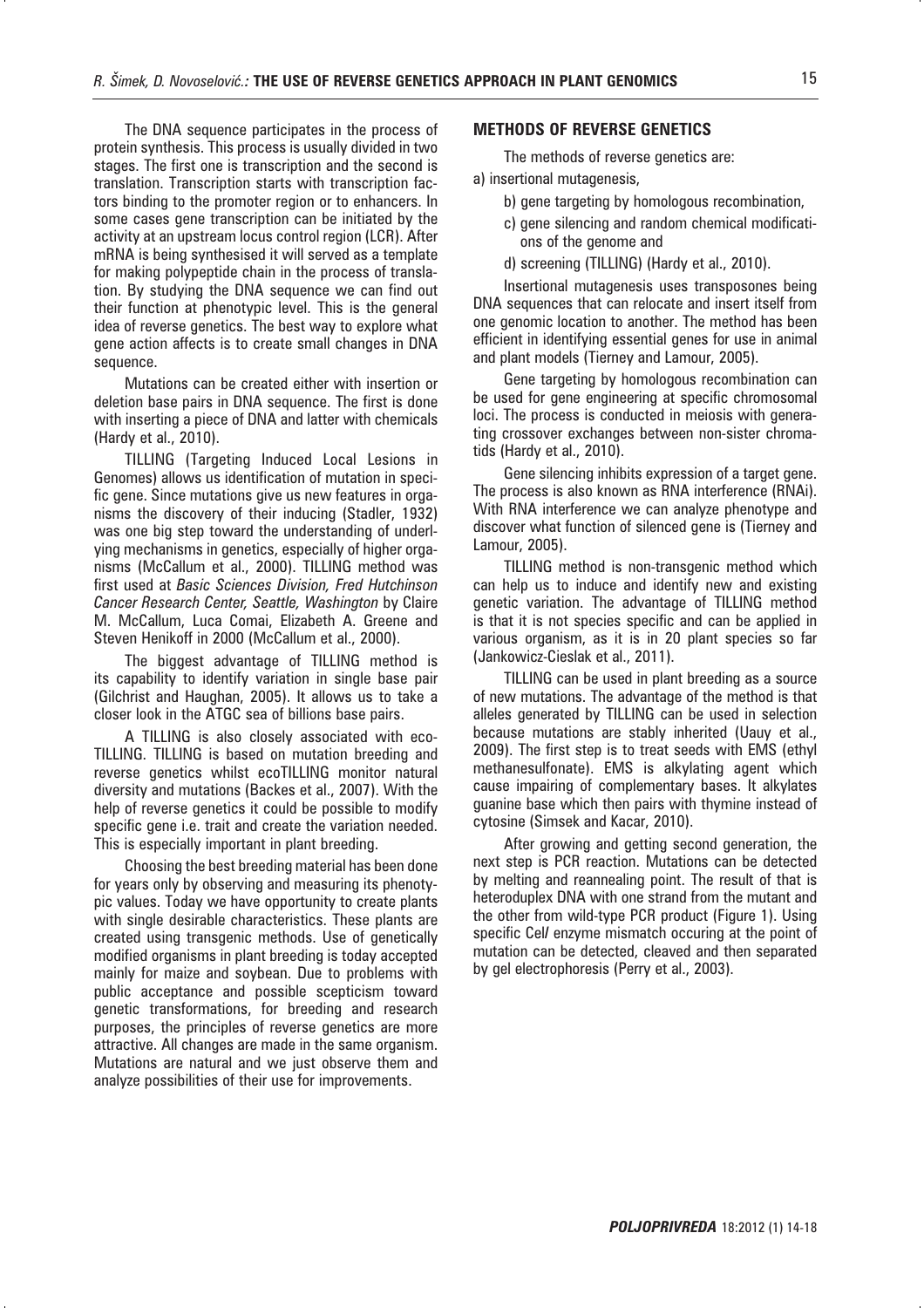

**Figure 1. Difference between normal PCR product and hetero-duplex DNA after EMS mutations (source: http://www.lotusjaponicus.org/tillingpages/heteroduplex.htm)**

Slika 1. Razlika između normalnog PCR produkta i hetero*dupleksa u DNA nakon mutacije s EMS-om (izvor: www. lotusjaponicus.org/tillingpages/heteroduplex.htm)*

In the last decade TIILING was successfully used for plant mutations. The method was first used in the experiment with *Arabidopsis thaliana* and then in *Lotus japonicus* (Perry et al., 2003)*. The* research was expanded on cultivated crops like rice, wheat and maize, as well. Tilling was tested on a polyploidy species like wheat which is allo-hexaploid in its nature with three different homoeologues genomes. Mutants in polyploid species can be masked with wild-type homoeologue from another genome. For that reason discovering mutants have great value. Over 200 mutations were discovered with 1 mutation/40 kb in tetraploid wheat and 1/24 kb in hexaploid wheat (Simsek and Kacar, 2010).

EcoTILLING is a term used to explain process of detecting polymorphisms in natural populations (Varshney et al., 2006). This method is fast and cheap tool for detecting the spectrum of variations. Information about protein synthesis is contained in the form of triplet of nucleotides called codon which represents single amino-acid. With ecoTILLING we can discover polymorphisms important because of possible effects on codon structure, and thus can have impact on the encoded protein (Comai et al., 2004). The difference between TILLING and ecoTI-LLING can be seen in Figure 2.

Model plant for ecoTILLING and other genetic research in plants is *Arabidopsis thaliana*. Simplicity of the Arabidopsis genome with only five chromosomes made it useful for scientific projects. Results can then be applied in mass production crops.



## **Figure 2. The difference between TILLING and ecoTIL-LING procedure (Simsek and Kacar, 2010)**

*Slika 2. Razlika između TILLING i ecoTILLING postupka (Simsek i Kacar, 2010.)*

## **DISCUSSION**

Domestication and selection through centuries lead to the loss of genetic variation available in natural populations. Using TILLING method we can expand genetic variation and create new combinations (Slade and Knauf, 2005). Some results of TILLING projects are shown in the Table 1.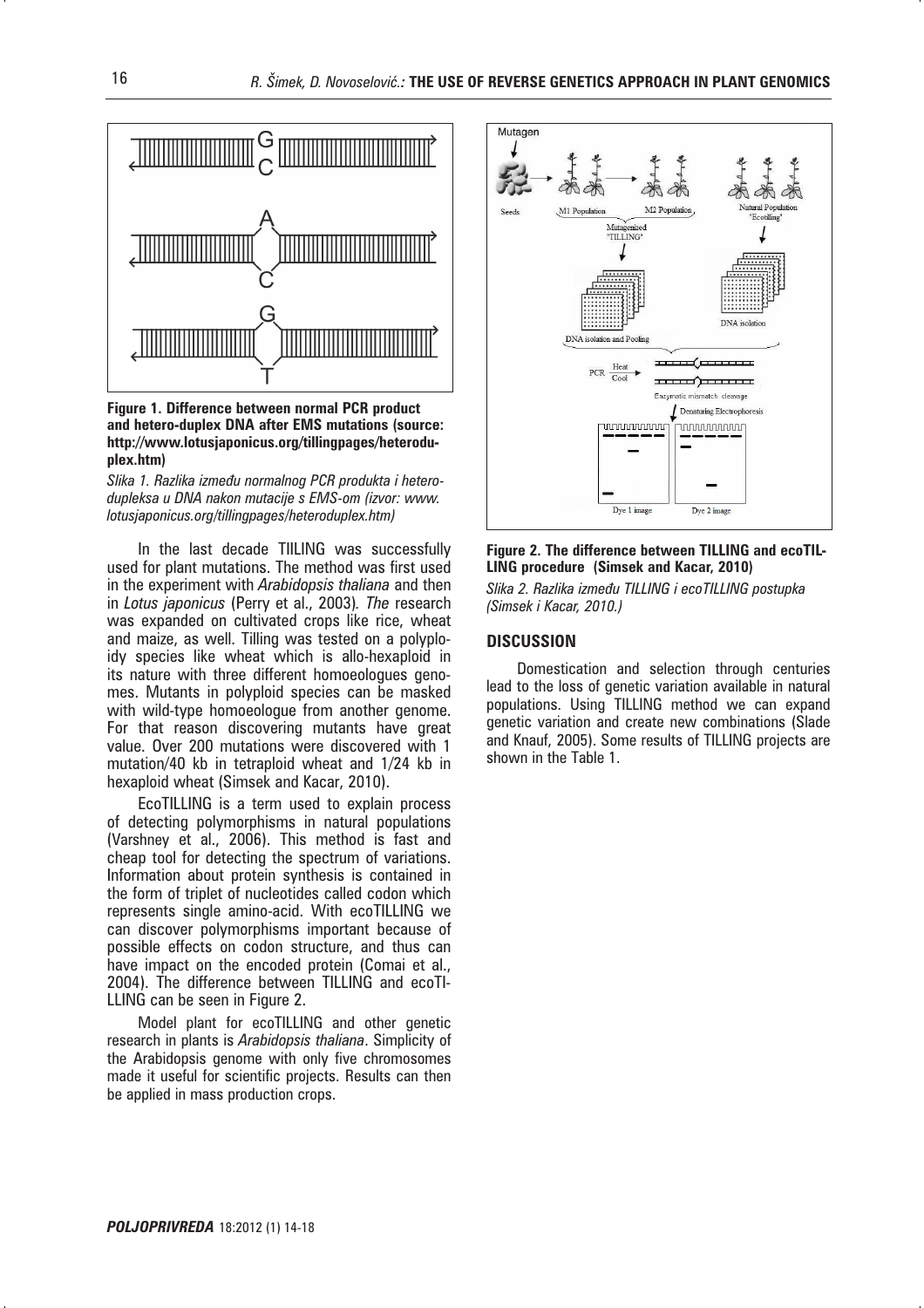#### **Table 1. Results of using TILLING method on plants**

| Tablica 1. Rezultati primjene TILLING metode na biljkama |  |  |  |
|----------------------------------------------------------|--|--|--|
|----------------------------------------------------------|--|--|--|

| <b>Organism</b>           | Common name     | Mutagen    | Population size<br>(number of plants) | <b>Mutation</b><br>frequency | Reference               |
|---------------------------|-----------------|------------|---------------------------------------|------------------------------|-------------------------|
| Arabidopsis thaliana      | Arabidopsis     | <b>EMS</b> | 3712                                  | 1/89                         | (Martin et al., 2009)   |
| Avena sativa              | 0at             | <b>EMS</b> | 2550                                  | $1/38$ ; $1/20$ ;<br>1/22.4  | (Chawade et al., 2010)  |
| Hordeum vulgare           | <b>Barley</b>   | <b>EMS</b> | 4600                                  | 1/1000                       | (Caldwell et al., 2004) |
| Triticum aestivum         | Hexaploid wheat | <b>EMS</b> | 2348                                  | $1/23.3$ to<br>$1/37.5$ kb   | (Dong et al., 2009)     |
| Triticum aestivum         | Hexaploid wheat | <b>EMS</b> | 1536                                  | 1/38                         | (Uauy et al., 2009)     |
| Triticum aestivum         | Hexaploid wheat | <b>EMS</b> | 1152                                  | 1/24                         | (Slade et al., 2005)    |
| Oryza sativa ssp japonica | Rice            | <b>EMS</b> | 768                                   | 1/294                        | (Till et al., 2007)     |
| Glycine max               | Soybean         | <b>EMS</b> | 529                                   | 1/140                        | (Cooper et al., 2008)   |

Source: Jankowicz-Cieslak et al. (2011)

Mutation frequencies shown in Table 1 are high. However, discovering mutations is important as well as inducing them into gene. The first method used was denaturing HPLC (McCallum et al., 2000). This method was replaced by enzymatic mismatch cleavage and fluorescence detection of cleaved bands fractioned by denaturing polyacrylamide gel electrophoresis (Colbert et al., 2001). There are also non-enzymatic techniques: High Resolution Melt (HRM) and Confirmation Sensitive Capillary Electrophoresis (CSCE) (Jankowicz-Cieslak et al., 2011).

The problem with using all of these methods is high cost and need for special equipment. Efforts are required to be taken to develop cost effective method which can be used in most laboratories. The best results so far are with the use of crude celery juice extracts, but comparisons with standard methods in accuracy and sensitivity are still to be carried out (Jankowicz-Cieslak et al., 2011).

### **CONCLUSION**

Using reverse genetics can get information on plant species on molecular basis. Due to this fact there is possibility of speeding up selection and getting more desirable results. TILLING method can provide us with a new variability and ecoTILLING information on natural mutations in plant organism. This enables making new combinations of crossing and getting field crops with desirable characteristics. Using TILLING has advantage in choosing different methods for analyzing results which puts an option to research work even with lower financial capacity. TILLING is applicable on every plant species and because of that has great potential for usage. New variations gained by TILLING are stably inherited.

#### **ACKNOWLEDGEMENT**

This paper is financed by Ministry of Science, Education and Sports of Republic of Croatia as a part of the project "Development of QTL using molecular

markers for wheat quality traits" ("Razvoj QTL pomoću molekularnih markera za svojstva kvalitete pšenice") (073-0730718-0536).

#### **REFERENCES**

- 1. Able, J.A., Langridge, P., Milligan, A.S., (2007): Capturing diversity in the cereals: many options but little promiscuity. Science direct, 12(2): 71-79.
- 2. Backes, G., Mejlhede, N., Rasmussen, S.K., Anderson, S.B., Jahoor, A. (2007): TILLING and ecoTILLING in cereals. Faculty of life sciences, University of Copenhagen.
- 3. Colbert, T., Till, B.J., Tompa, R., Reynolds, S., Steine, M.N., Yeung, A.T., McCallum, C.M., Comai, L., Henikoff, S. (2001): High-Throughput Screening for Induced Point Mutations. Plant Physiology, 126(2): 480-484.
- 4. Comai, L., Young, K., Till, J., Reynolds, H , Greene, E.A., Codomo, C.A., Enns, L.C., Johnson, J.E., Burtner, Odden, A.R., Henikoff, S. (2004): Efficient discovery of DNA polymorphisms in natural populations by Ecotilling. The Plant Journal, 37 (5): 778-786.
- 5. Gilchrist, E.J., Haughn, G.W. (2005): TILLING without a plough: a new method with applications for reverse genetics. Current Opinion in Plant Biology, 8: 1-5.
- 6. Hardy, S., Legagneux, V., Audic, Y., Paillard, L. (2010): Reverse genetics in eukaryotes. Biol Cell. 102(10): 561–580.
- 7. Jankowicz-Cieslak, J., Huynh, O.A., Bado, S., Matijevic, M., Till, B.J. (2011): Reverse-genetics by TILLING expands through the plant kingdom. Emirates Journal of Food and Agriculture, 23(4): 290-300.
- 8. Mc Callum, C.M., Comai, L., Greene, E.A., Heinikoff, S. (2000): Targeting Induced Local Lesions IN Genomes (TILLING) for Plant Functional Genomics. Plant Physiology, 123: 439–442.
- 9. Moose, S.P., Mumm, R.H. (2008): Molecular Plant Breeding as the Foundation for 21st Century Crop Improvement. Plant Physiology, 147: 969-977.
- 10. Perry, J.A., Wang, T.L., Welham, T.J., Gardner, S., Pike, J.M., Yoshida, S., Parniske, M. (2003): A TILLING Reverse Genetics Tool and a Web-Accessible Collection